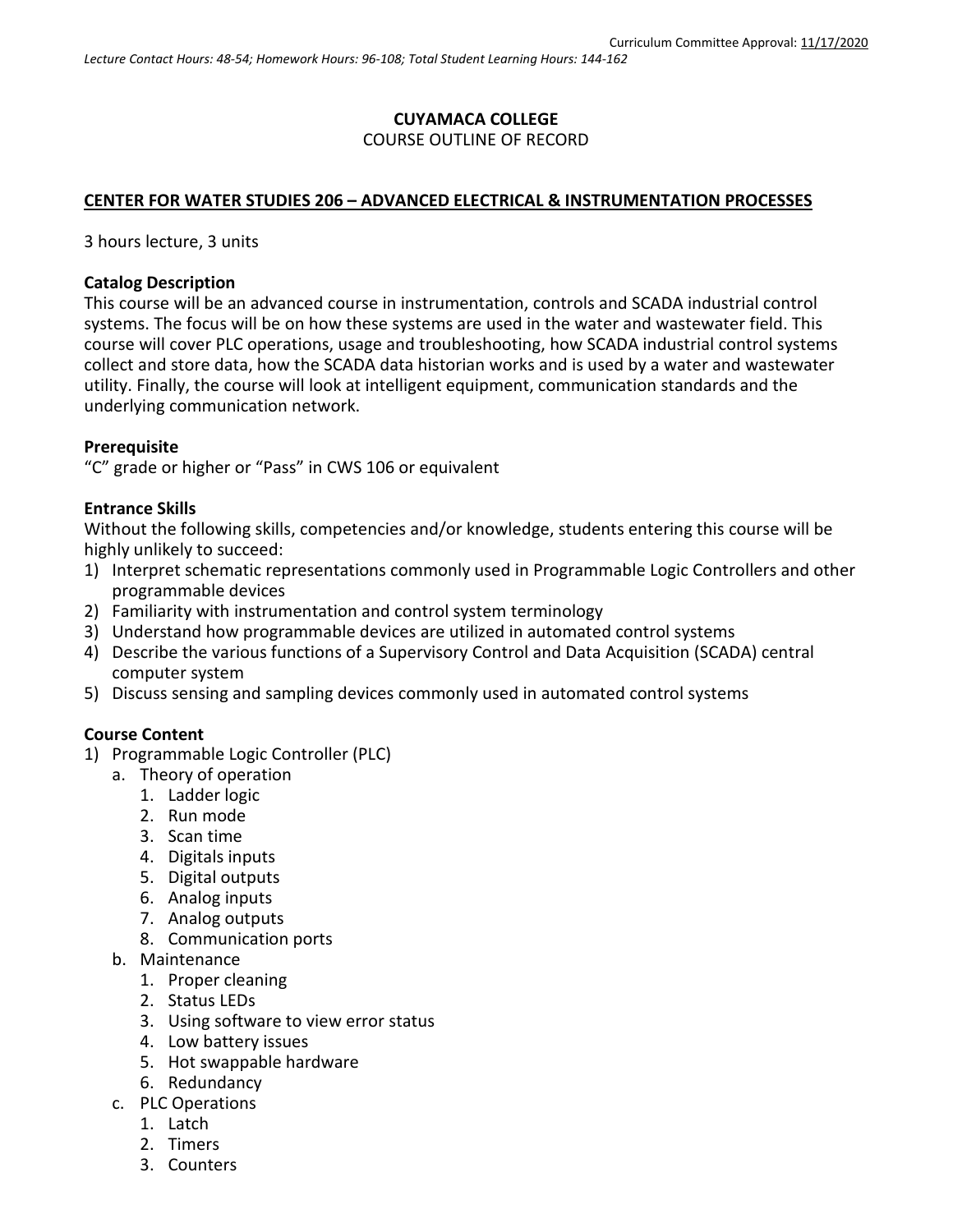- 4. Basic math
- 5. Advanced math
- 6. Interposing relays
- d. Hardware and software based HMI panels
	- 1. Ethernet communications
	- 2. USB communications
	- 3. Serial communications
	- 4. Control circuit
- e. Popular PLC networks
	- 1. Modbus TCP
	- 2. Modbus RTU
	- 3. Ethernet IP
	- 4. DF1
	- 5. Profinet
	- 6. Profibus
- f. PLC Communications
	- 1. Peer to peer
	- 2. PLC to intelligent device
	- 3. PLC to SCADA
- 2) How SCADA is used in the water and wastewater field
	- a. Wastewater collection
	- b. Wastewater treatment
	- c. Drinking water treatment
	- d. Drinking water distributions systems
	- e. Maintaining SCADA reliability and up time
	- f. IIOT in the water and wastewater field
	- g. MQTT in the water and wastewater field
- 3) SCADA System
	- a. Central hardware and software
		- 1. Computer operating systems
		- 2. Windows updates
		- 3. Virus software
		- 4. Security profile
		- 5. Life span of hardware
		- 6. Life span of software
		- 7. Popular SCADA software
	- b. Data Historian and Alarm processing
		- 1. Open relational database
		- 2. SCADA historian with compression and encoding
		- 3. SQL Queries
		- 4. Supplying SCADA to other business systems
		- 5. Alarm processing queries
		- 6. Sending alarm to hand held devices
	- c. SCADA System Networks
		- 1. Local area network
		- 2. Wide area network
		- 3. Network security between SCADA and the business network
		- 4. Computer operating systems
	- d. SCADA software and Operating Systems
		- 1. Windows Operating System
		- 2. Linux Operating System
		- 3. Windows updates
		- 4. Virus software
		- 5. Security profile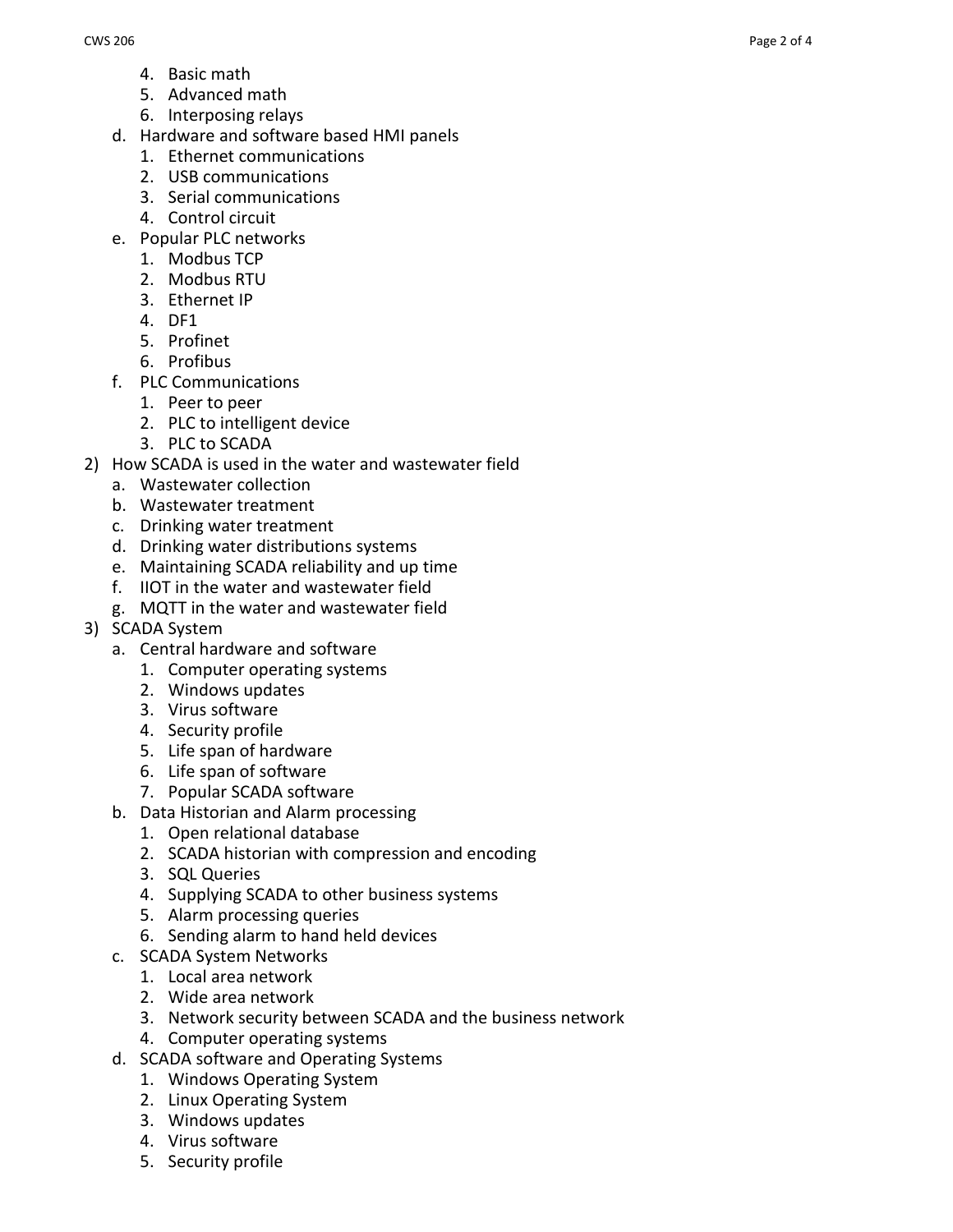- 6. Life span of hardware
- 7. Life span of software
- 8. Popular SCADA software
- 9. Address SCADA obsolescence
- 4) SCADA communication technology
	- a. The tag server
	- b. OPC technology
	- c. Using the OPC Quick Client
- 5) Field trips
	- a. Helix R.M. Levy WTP

# **Course Objectives**

Students will be able to:

- 1) Understand how instrumentation and control systems work
- 2) Describe how a PLC operates and is used in automated control systems
- 3) Be able to perform basic troubleshooting of PLC hardware
- 4) Describe in detail the functions of a SCADA (Supervisory Control and Data Acquisition) central computer system
- 5) Discuss the four building blocks of a SCADA system
- 6) Understand how a SCADA system is used the water and wastewater field.

# **Method of Evaluation**

A grading system will be established by the instructor and implemented uniformly. Grades will be based on demonstrated proficiency in subject matter determined by multiple measurements for evaluation, one of which must be essay exams, skills demonstration or, where appropriate, the symbol system.

- 1) Projects
- 2) Writing assignments
- 3) Exams & quizzes
- 4) Demonstrations utilizing the Field Operations Skills Yard

### **Special Materials Required of Student**

None

### **Minimum Instructional Facilities**

Smart classroom

### **Method of Instruction**

- 1) Lecture and discussion
- 2) Audiovisual
- 3) Field trips
- 4) Demonstrations utilizing the Field Operations Skills Yard

### **Out-of-Class Assignments**

- 1) Reading assignments
- 2) Writing assignments
- 3) Projects and reports

### **Texts and References**

- 1) Required (representative example): Automating Manufacturing Systems with PLCs by Hugh Jack (Version 5.1)
- 2) Supplemental: None